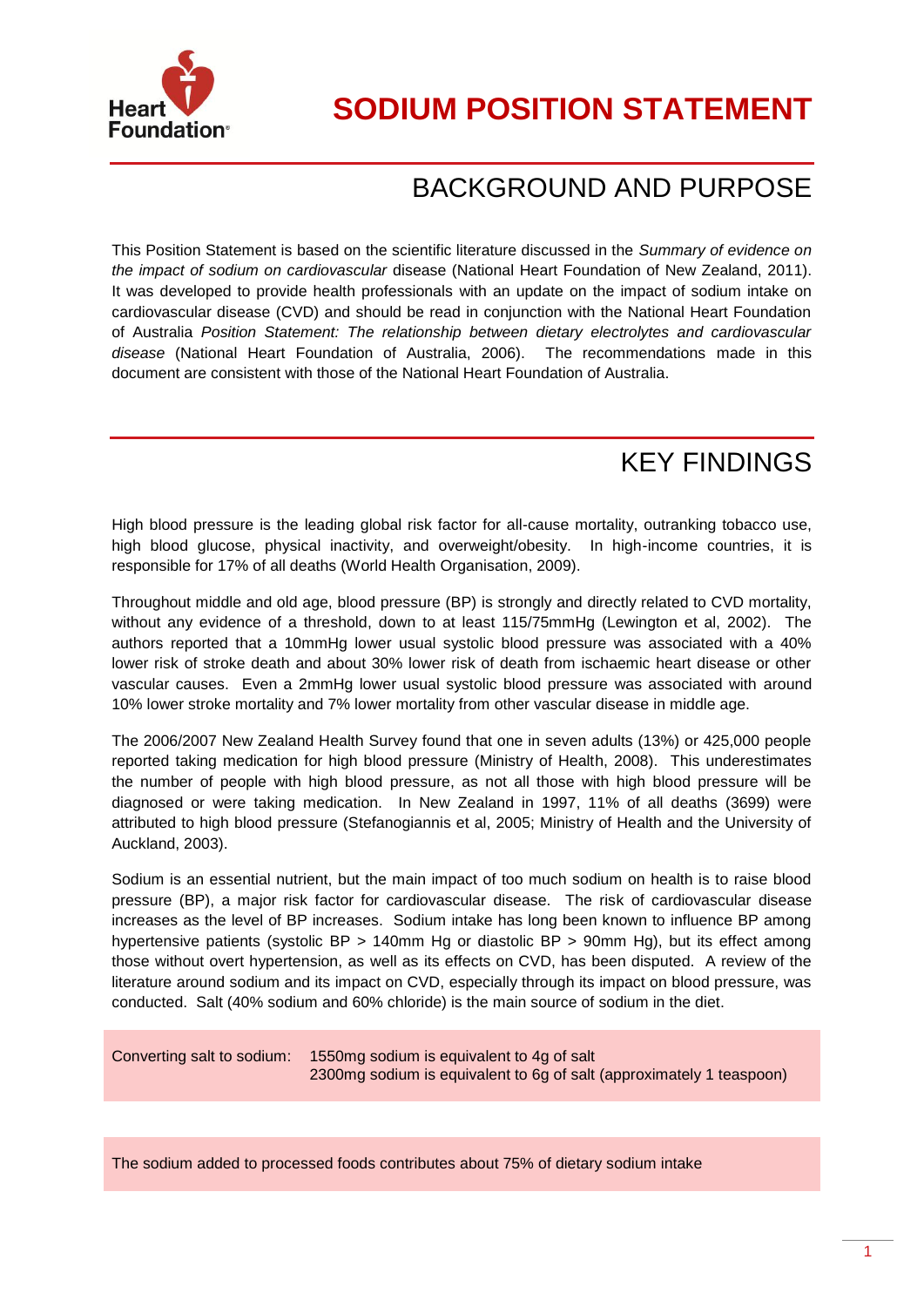

The Heart Foundation's key findings on the impact of sodium on BP and CVD are based on the scientific literature discussed in *Summary of evidence on the impact of sodium on cardiovascular disease* (National Heart Foundation of New Zealand, 2011). The variability in study results partly reflects the differences inherent in the designs of the different studies.

#### **Key findings on the impact of sodium on BP and CVD**

#### **Impact of Sodium on BP**

**Sodium intake (over 1265 mg/day) is directly associated with BP** The Intersalt observational study reported:

- that at **1265mg** sodium/day or less, there was no evidence of high BP or increasing BP with age (Intersalt Cooperative Research Group, 1988),
- that for within-population analyses, individual intakes that were higher by **2300mg**  sodium/day were associated with systolic BP that was higher, on average, by **3 - 6mm Hg** (Elliot et al, 1996).

It was estimated from the Intersalt study that a **2300mg**/day higher sodium intake over a **30 year period** from 25 years of age, translates into an approximate **10 - 11mm Hg** higher systolic BP at 55 years of age (Elliot et al, 1996).

**Population-based interventions and meta-analyses of randomised controlled trials have shown that it is possible to achieve significant reductions in BP with reduced salt intake in both hypertensive and normotensive individuals:**

A meta-analysis of sodium reduction trials (at least **4 weeks**) reported that a reduction of:

- **1800mg** sodium/day reduced systolic BP by **5mm Hg (hypertensive\*),**
- **1700mg** sodium/day reduced systolic BP by **2mm Hg (normotensive\*\*)** (He & McGregor, 2009).

TOPH II trial reported that at **36 months** observational followup, a modest sodium intake reduction (**920mg**/day) was associated with an 18% lower incidence of hypertension (Kumanyika, 2005).

#### **Impact of Sodium + Diet on BP**

**The combination of reduced sodium and DASH\*\*\* diet is particularly effective in reducing BP.** Sodium intake reduced by **2070mg**/day for **30 days** using the "reduced-sodium + DASH diet" lowered the average systolic BP by **9mm Hg** (Sacks et al, 2001).

#### **Impact of Sodium intake on CVD**

**Sodium intake is associated with incidence of strokes and total cardiovascular events.**

A Finnish prospective study reported that a third reduction in salt intake was accompanied by a more than 10mm Hg lowering of the population average of both systolic and diastolic BP and a **75% to 80%** decrease in both stroke and coronary heart disease in the population **younger than 65 years** (Karppanen & Mervaala, 2006).

Meta-analysis of prospective studies reported that a difference of **2000mg** sodium/day in habitual salt intake is associated with a **23%** difference in the rate of stroke and **17%** difference in the rate of total CVD (Strazzollo et al, 2009).

Long-term observational follow up of randomised controlled trials reported reduction of between **760 and 1012mg** sodium/day resulted in a **25%** lower risk of CVD events (Cook et al, 2007).

**When all of the findings from various types of research studies are considered, the evidence for the impact of sodium on blood pressure and thereby CVD is strong (He & McGregor, 2009).**

<sup>\*</sup>hypertensive - systolic BP >140 mm Hg

<sup>\*\*</sup>normotensive - systolic BP < 140 mmHg

<sup>\*\*\*</sup>DASH diet is high in fruit, vegetables, legumes, fish, nuts and low-fat dairy and contains more potassium, calcium, magnesium, fibre and protein than the typical western diet.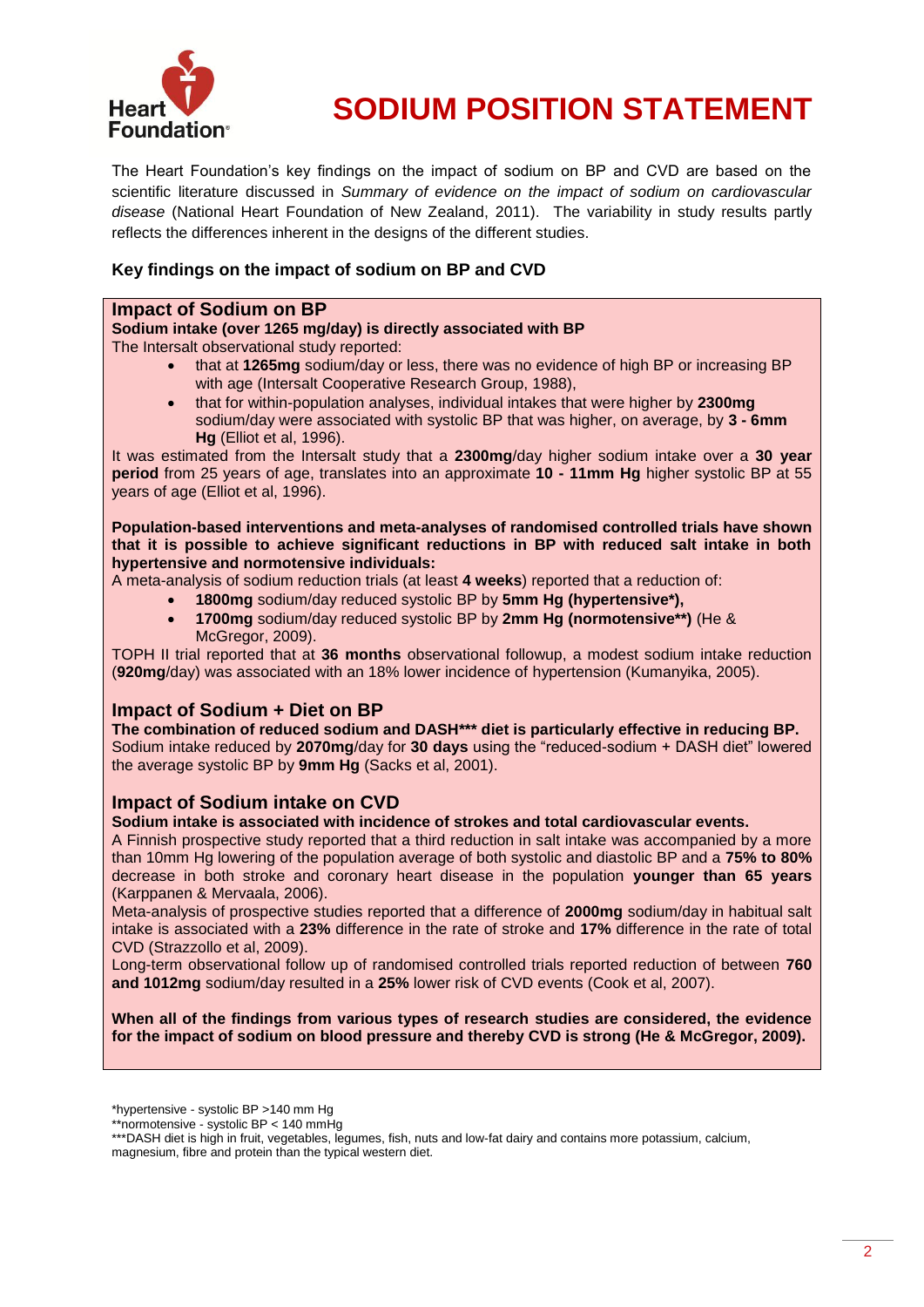

## RECOMMENDATIONS

The following recommendations with respect to dietary sodium intake are made to improve the health of New Zealanders and reduce the current level of cardiovascular disease. The main focus for sodium reduction is salt added during food manufacture and discretionary salt.

These recommendations are based on the publication *Summary of evidence on the impact of sodium on cardiovascular disease* (National Heart Foundation of New Zealand, 2010) and the *Guide to Heart Healthy Eating* (National Heart Foundation of New Zealand, 2009).

#### **The National Heart Foundation of New Zealand recommendations for reducing sodium intake:**

### **ALL NEW ZEALANDERS**

1. Reduce your sodium intake to 2300mg of sodium a day\* (approximately 6 g salt) or less. This includes sodium from processed food.

2. Base your eating on the Heart Foundation's *Nine steps for heart healthy eating* (see below) with emphasis on minimally processed (fresh or plain) foods.

*Nine steps for heart healthy eating:*

- *Enjoy three meals a day, select from dishes that include plant foods and fish, and avoid dairy fat, meat fat or deep fried foods.*
- *Choose fruits and/or vegetables at every meal and for most snacks.*
- *Select whole grains, whole grain breads, or high-fibre breakfast cereals, in place of white bread and low-fibre varieties at most meals and snacks.*
- *Include fish or dried peas, beans and soy products, or small serving of lean meat or skinned poultry, at one or two meals each day.*
- *Choose low-fat milk, low-fat milk products, soy or legume products each day.*
- *Use small amounts of oil, margarine, nuts or seeds.*
- *Drink plenty of fluids each day, particularly water, and limit sugar-sweetened drinks and alcohol.*
- *Use only small amounts of total fats and oils, sugar and salt when cooking and preparing meals, snacks or drinks. Choose ready-prepared foods low in these ingredients.*
- *Mostly avoid or rarely include, butter, deep-fried and fatty foods; and only occasionally choose sweet bakery products.*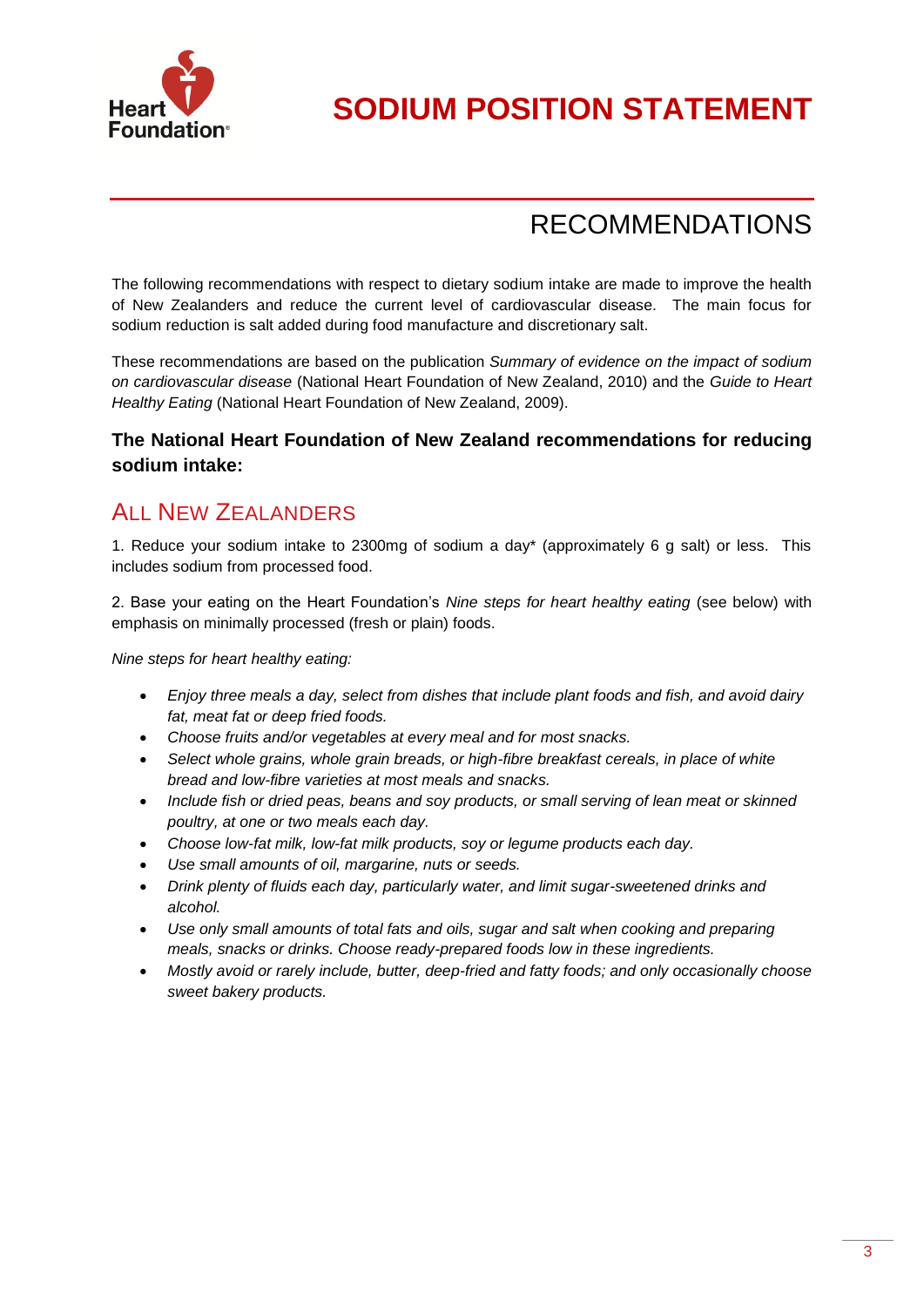

3. If you choose to eat some processed foods:

Read Nutrition Information Panels (NIP) and choose the lowest sodium options available. Preferably choose foods without added salt in the ingredient list or "no added salt" on the front of pack

Alternatively choose foods with "low salt" on the front of pack. "Low salt" means no more than 120mg sodium per 100g

4. Avoid adding salt during cooking and at the table.

5. Limit salty snacks and takeaway foods high in salt.

6. Discuss healthy eating and concerns about nutrition with a registered dietitian, registered nutritionist, your doctor or practice nurse.

7. Visit [www.heartfoundation.org.nz](http://www.heartfoundation.org.nz/) or ring 09 571 9191 for further healthy eating information.

### **HEALTH PROFESSIONALS**

When advising people with high blood pressure, heart failure or those with CVD, include nutrition recommendations above with the following amendments:

1. Reduce salt intake to 1600mg of sodium a day (approximately 4g salt a day), including salt in processed foods.

2. No addition of salt during cooking or at the table.

### **FOOD INDUSTRY**

All sectors of the food industry – retailers, manufacturers, trade associations, caterers, public procurement and suppliers to the catering industry – are encouraged to be engaged in a salt-reduction programme to decrease the sodium content of foods within their product range.

Recommendations and strategies for reducing sodium in processed foods are addressed in *Reducing our sodium footprint: Project HeartSAFE Situation Analysis* (Project HeartSAFE, 2010).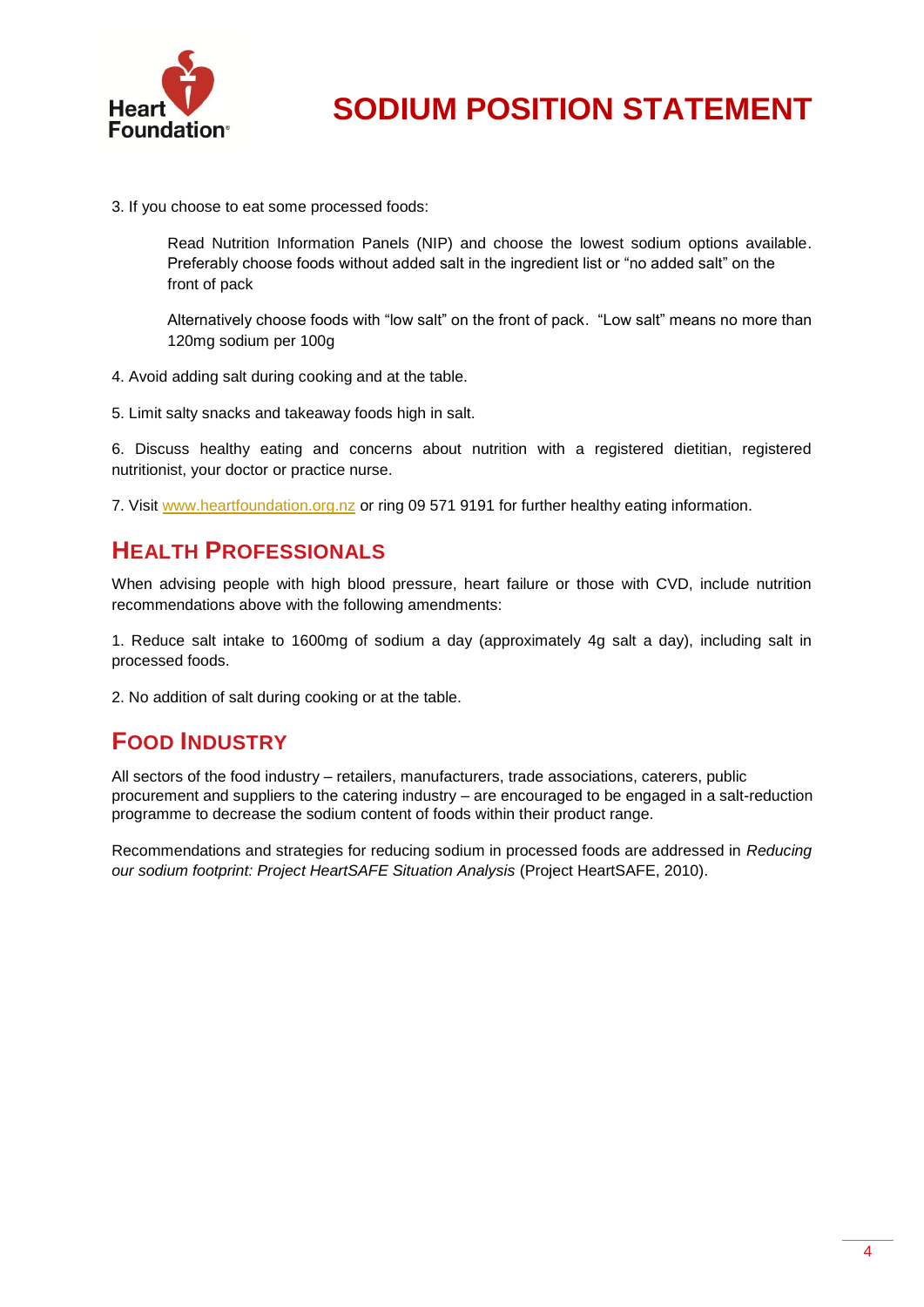

# **REFERENCES**

Cook, N., Cutler, J., Obarzanek, E., Buring, J., Rexrode, K., Kumanyika, S., Appel, L., Whelton, P. (2007). Long term effects of dietary sodium reduction on cardiovascular disease outcomes: observational follow-up of the trials or hypertension prevention (TOPH). *British Medical Journal*, DOI: 10.1136/bmj.39147.604896.55.

Elliott, P., Stamler, J., Nichols, R., et al (1996). Intersalt revisited: further analyses of 24 hour sodium excretion and blood pressure within and across populations*. British Medical Journal* 312: 1249-1253.

He, F., & MacGregor, G. (2009). A comprehensive review on salt and health and current experience of worldwide salt reduction programmes. *Journal of Human Hypertension*, 23: 363-384.

Intersalt Cooperative Research Group. (1988). Intersalt: an international study of electrolyte excretion and blood pressure: results for 24 hour urinary sodium and potassium excretion. *British Medical Journal*, 297 (6644): 319-328.

Karppanen, H., & Mervaala, E. (2006). Sodium intake and hypertension. *Progress in Cardiovascular Disease,* 49 (2): 59-75.

Kumanyika, S., Cook, N., Cutler, J., Belden, L., Brewer, A., Cohen, J., Yamamoto M. (2005). Sodium reduction for hypertension prevention in overweight adults: further results from the Trials of Hypertension prevention Phase 11. *Journal of Human Hypertension.* 19, 33-45.

Lewington S, Clarke R, Qizilbash N., Peto, R., Collins, R. (2002). Age-specific relevance of usual blood pressure to vascular mortality: a meta-analysis of individual data for one million adults in 61 prospective studies. *The Lancet.* 360: 1903-1913.Ministry of Health and the University of Auckland. (2003). Nutrition and the burden of disease: New Zealand 1997-2003. Wellington: Ministry of Health.

Ministry of Health. (2008). *A Portrait of Health. Key Results of the 2006/07 New Zealand Health Survey.* Wellington: Ministry of Health.

National Heart Foundation of Australia, (2006). *Summary of evidence statement on the relationships between dietary electrolytes and cardiovascular disease.* Retrieved from *[http://www.heartfoundation.org.au/SiteCollectionDocuments/NHFA%20Dietary%20Electrolytes%20C](http://www.heartfoundation.org.au/SiteCollectionDocuments/NHFA%20Dietary%20Electrolytes%20CVD%20Summary%20o%20fEvidence%20St.pdf) [VD%20Summary%20o%20fEvidence%20St.pdf](http://www.heartfoundation.org.au/SiteCollectionDocuments/NHFA%20Dietary%20Electrolytes%20CVD%20Summary%20o%20fEvidence%20St.pdf)*

National Heart Foundation of New Zealand. (2009). *A guide to heart healthy eating.* Auckland, New Zealand. Author.

National Heart Foundation of New Zealand (2011). *Summary of evidence on the impact of sodium on cardiovascular disease.* Auckland: Author.

Project HeartSAFE. (2010). Reducing our sodium footprint: Project HeartSAFE situation analysis. Auckland: Heart Foundation.

Sacks, F., Svetkey, L., Vollmer, W., Appel, L., Bray, G., Harsha, D., Lin, P–H. (2001). Effects on blood pressure of reduced dietary sodium and the dietary approaches to stop hypertension (DASH) diet. *The New England Journal Medicine* 344 (1) 3-10.